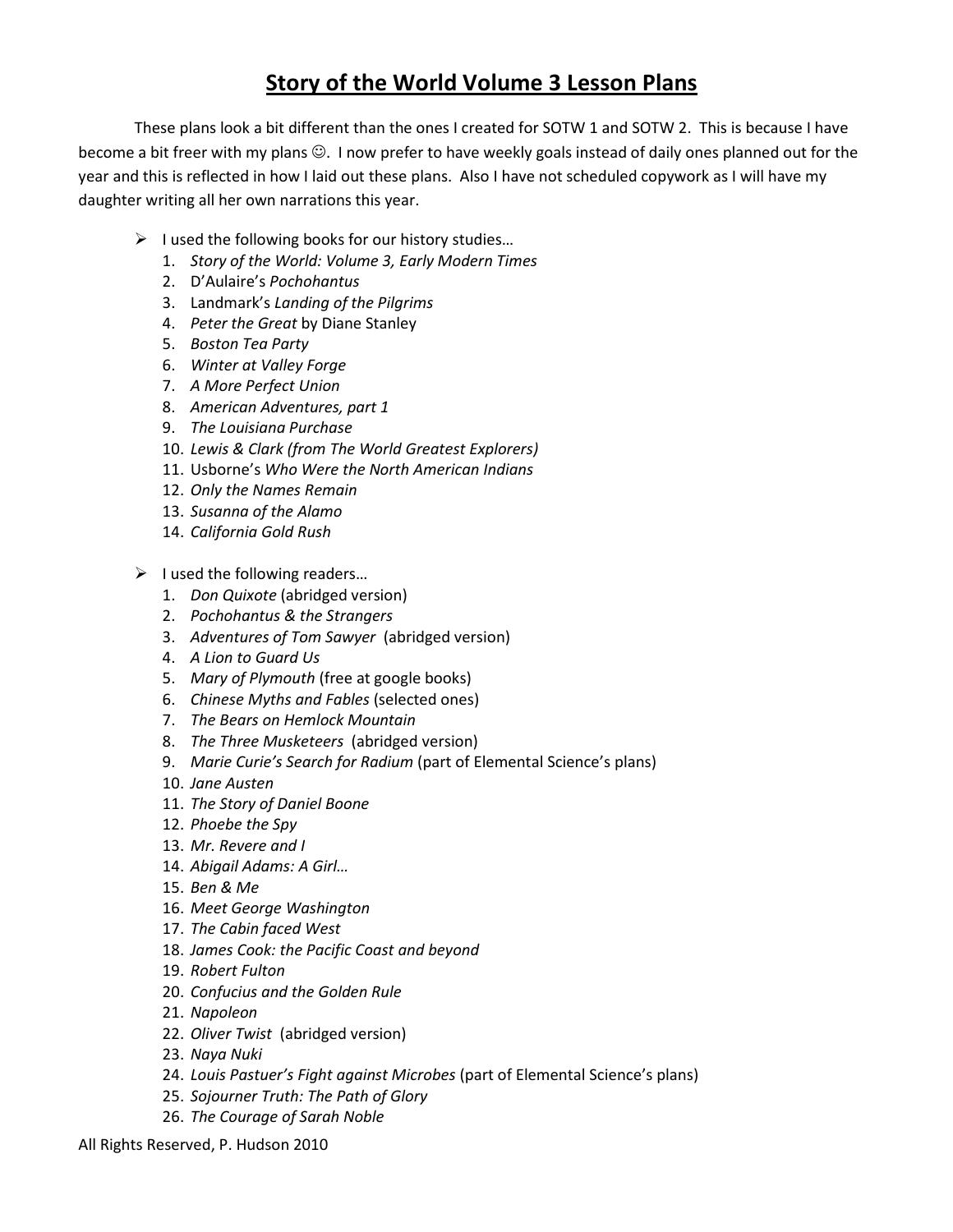- 27. Sitting Bull: Great Sioux Chief
- 28. By the Great Horn Spoon
- 29. Secret Valley
- $\triangleright$  I used the following read-alouds (generally read a chapter a day)...
	- 1. The School Story
	- 2. Squanto, A Warrior's Tale
	- 3. The Witch at Blackbird Pond
	- 4. Farmer Boy
	- 5. The Jungle Book
	- 6. Toliver's Secret
	- 7. Johnny Tremain
	- 8. Carry on Mr. Bowditch
	- 9. Stowaway
	- 10. The Year of the Panda
	- 11. The Hunchback of Notre Dame (abridged)
	- 12. Sign of the Beaver
	- 13. Strawberry Girl
	- 14. Swift Rivers
	- 15. Calico Bush
	- 16. The Ballad of Lucy Whipple
- > The activities are all in the SOTW 3 Activity Guide. The timeline figures came from this yahoo group: http://groups.yahoo.com/group/Hannah\_hs\_helps/, all the additional timeline pictures came from www.wikipedia.org.
- > You can find the plans for the state study for free at my blog (www.elementalscience.blogspot.com) or at our yahoo group (http://groups.yahoo.com/group/elemental\_science)

My hope is that you will find something useful from these plans. If you have any questions, please feel free to email me at info@elementalscience.com.

Blessings,

Paige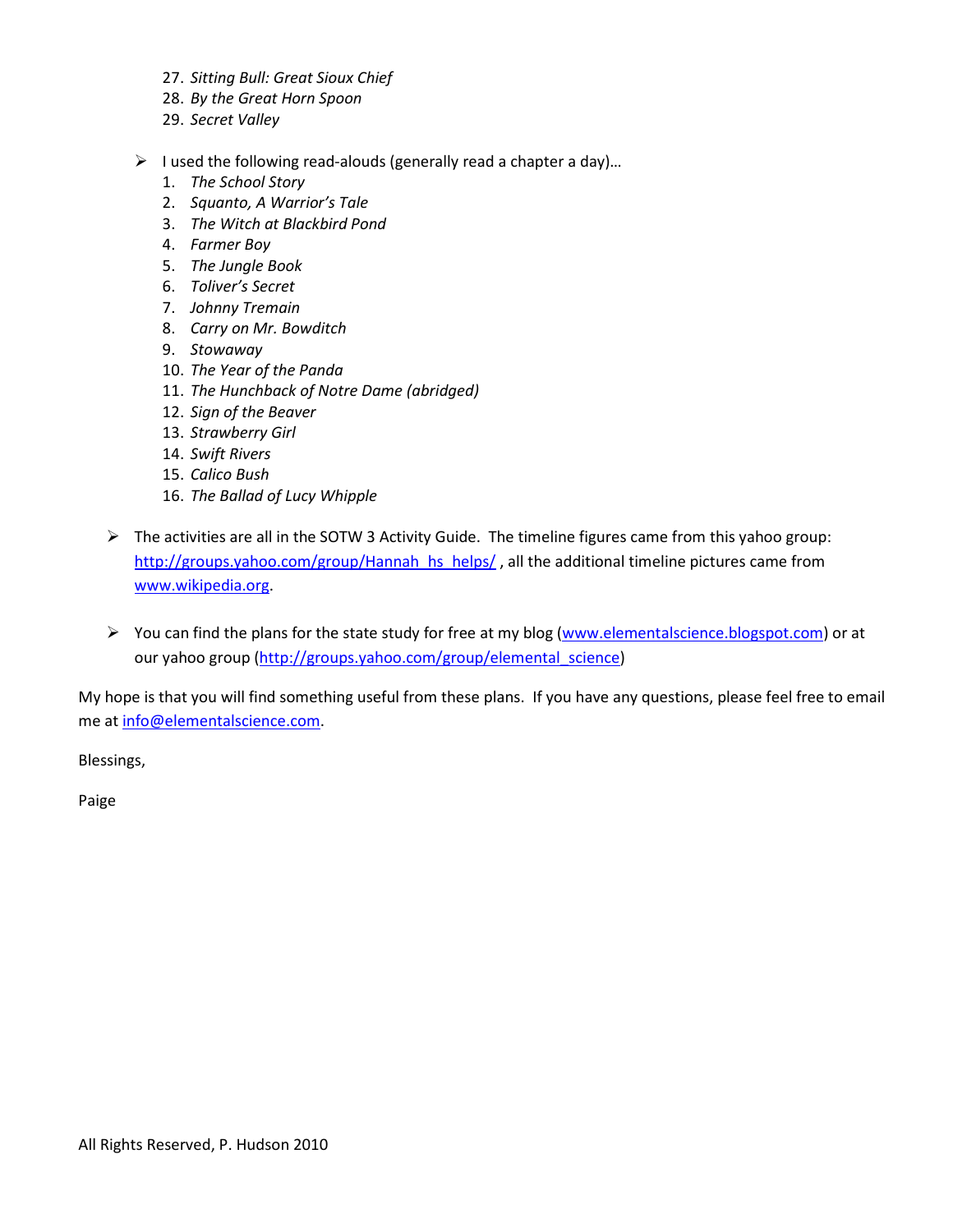| <b>Week 1-6</b> |  |
|-----------------|--|
|-----------------|--|

|                                   | Week 1                                           | Week 2                                        | Week 3                                           | Week 4                                           | Week 5                                   | Week 6                                                 |
|-----------------------------------|--------------------------------------------------|-----------------------------------------------|--------------------------------------------------|--------------------------------------------------|------------------------------------------|--------------------------------------------------------|
| <b>History</b><br><b>Reading</b>  | SOTW 3:<br>Ch. 1 & 2                             | SOTW 3: Ch. 3<br>& D'Aulaire's<br>Pochohantus | SOTW 3:<br>Ch. 4 & 5                             | SOTW 3:<br>Ch.6                                  | Landmarks:<br>Landing of the<br>Pilgrims | Landmarks:<br>Landing of the<br>Pilgrims               |
| <b>History</b><br><b>Activity</b> | Mary Stuart<br><b>Needlework</b><br>Octagon      | Make Parkin<br>Cakes                          | Play Inuit<br>Games                              | Make your<br>Own<br>Mayflower<br>Compact         | Make Indian<br>Pudding                   | Dye your own<br>shirt (using<br>instructions<br>below) |
| <b>Timeline</b><br><b>Figures</b> | William the<br>Orange, Mary<br>Queen of<br>Scots | James I                                       | Henry<br>Hudson,<br>Hideyoshi,<br>Leyashu        | Landing of the<br>Mayflower                      | Squanto<br>*see below                    | Plymouth<br>*see below                                 |
| <b>Reading</b>                    | Don Quixote<br>(abridged)                        | Pochohantus<br>and the<br><b>Strangers</b>    | Adventures of<br><b>Tom Sawyer</b><br>(abridged) | Adventures of<br><b>Tom Sawyer</b><br>(abridged) | A Lion to<br><b>Guard Us</b>             | Mary of<br>Plymouth                                    |
| Read<br>Aloud                     | <b>School Story</b>                              | <b>School Story</b>                           | <b>School Story</b>                              | Squanto: A<br><b>Warrior's Tale</b>              | Squanto: A<br><b>Warrior's Tale</b>      | The Witch at<br><b>Blackbird</b><br>Pond               |
| <b>State</b><br><b>Study</b>      | Maine                                            | New Hampshire                                 | Vermont                                          | Massachusetts                                    | x                                        | Χ                                                      |



Dye your own Shirt Directions:

Colonists gathered plants to make dye to color their clothing. Walnut shells were used fir brown, berries for blue or red, poplar leaves for yellow and flowers for yellow or blue. Onion skins were used to berries for blue or red, poplar leaves for yellow and flowers for yellow or blue. Onion skins were use<br>create a soft shade of yellow. To dye a shirt you will need: yellow-brown papery outer layers from 6 onions (ask the grocery store for some when the bins are cleaned-he'll probably give you some), large pot, water, slotted spoon, measuring spoons, white all cotton t-shirt or socks. Put onion skins in the cover with water. Heat to a boil and simmer 20 minutes. Scoop out the onion skins. Heat the water again<br>and drop the T-shirt or socks into the hot dye bath. To set the dye so it won't wash out, add 2 tbsp. of<br>white vinegar and drop the T-shirt or socks into the hot dye bath. To set the dye so it won't wash out, add 2 tbsp. of white vinegar to the dye bath. Turn off the heat and let the shirt soak in the the clothing out and put it in a sink or pan of cool water to rinse. Wring out the clothing and let dry. The color will depend on how many skins were used and how diluted the dye was. Squanto<br>
1580-1622<br>
Dye your own Shirt Directions:<br>
Colonists gathered plants to make dye to color their clothing. Walnut shells were used<br>
berries for blue or red, poplar leaves for yellow and flowers for yellow or blue. *rellow-brown papery outer layers from 6*<br>leaned-he'll probably give you some) , large p<br>shirt or socks. Put onion skins in the pot and

1620

All Rights Reserved, P. Hudson 2010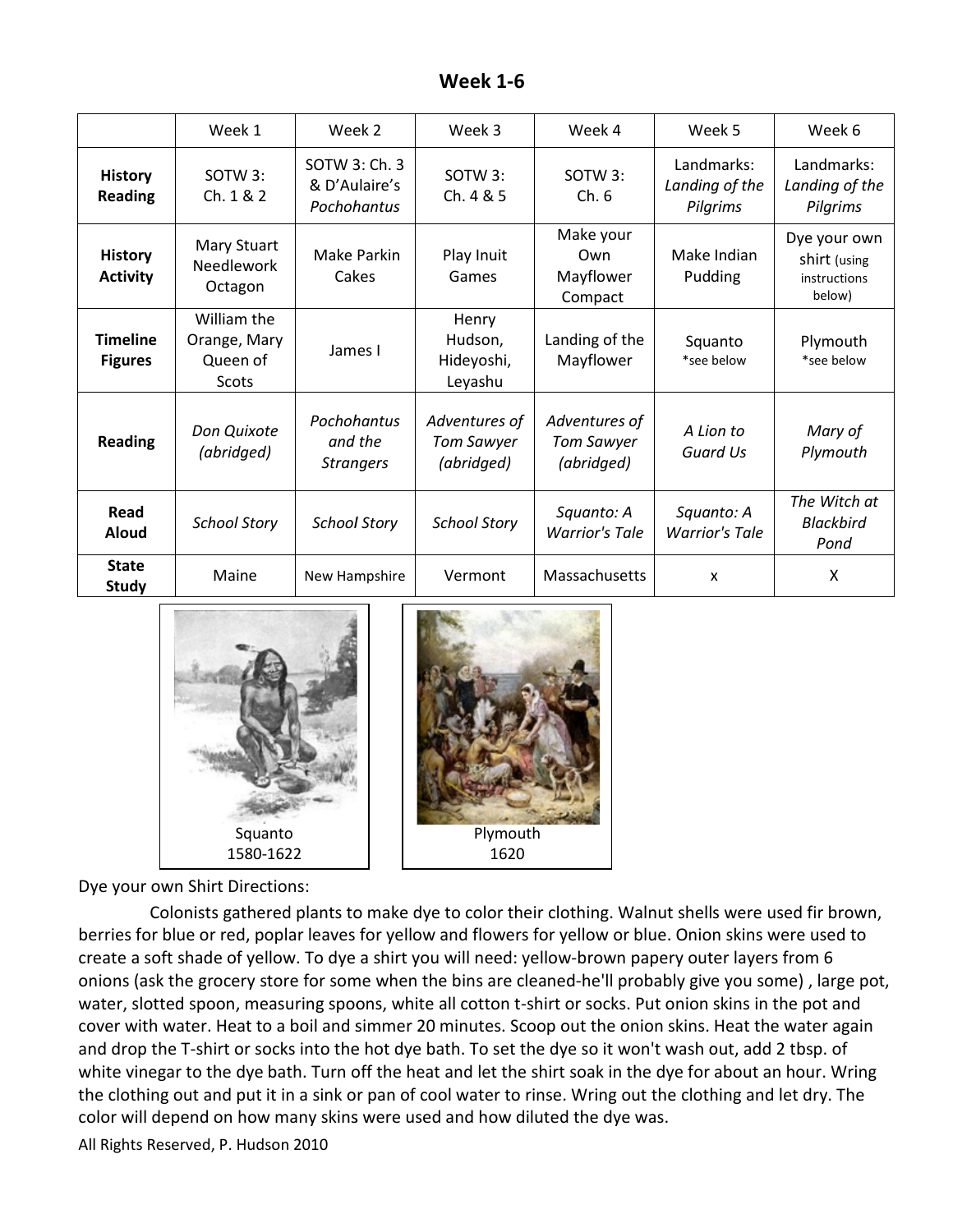| <b>Week 7-12</b> |  |
|------------------|--|
|------------------|--|

|                                   | Week 7                                                                      | Week 8                                                         | Week 9                                              | Week 10                                                                   | Week 11                                 | Week 12                             |
|-----------------------------------|-----------------------------------------------------------------------------|----------------------------------------------------------------|-----------------------------------------------------|---------------------------------------------------------------------------|-----------------------------------------|-------------------------------------|
| <b>History</b><br><b>Reading</b>  | SOTW 3:<br>Ch. 7 & 8                                                        | $SOTW3$ :<br>Ch. 9 & 10                                        | SOTW 3:<br>Ch. 11 & 12                              | $SOTW3$ :<br>Ch. 13 & 14                                                  | $SOTW3$ :<br>Ch. 15                     | SOTW 3:<br>Ch. 16, 17               |
| <b>History</b><br><b>Activity</b> | Traditional<br>West African<br><b>Stamp Pattern</b><br>& Persian<br>Writing | <b>Thirty Years</b><br>War Game,<br>Make Swedish<br>Apple Cake | Make a<br>Peacock<br>Throne                         | Game: Who is<br>the man in the<br>Iron Mask &<br>Color a<br>Prussian Flag | Writing<br>Project: The<br>Liberty Bell | Puzzle Project:<br>Crop Rotation    |
| <b>Timeline</b><br><b>Figures</b> | Peter<br>Stuyvesant,<br>Queen Nzinga,<br>Murad IV                           | 30 Years War,<br>Lemitsu                                       | Aurangzeb,<br>Taj Mahal,<br>Great Fire in<br>London | Louis XIV,<br>Frederick I of<br>Prussia                                   | William Penn                            | Isaac Newton,<br>Peter the<br>Great |
| <b>Reading</b>                    | Mary of<br>Plymouth                                                         | Chinese Myths<br>and Fables                                    | The Bears of<br><b>Hemlock</b><br>Mountain          | The Three<br><b>Musketeers</b>                                            | The Three<br>Musketeers                 | Marie Curie                         |
| Read<br><b>Aloud</b>              | The Witch at<br><b>Blackbird</b><br>Pond                                    | The Witch at<br><b>Blackbird</b><br>Pond                       | <b>Farmer Boy</b>                                   | <b>Farmer Boy</b>                                                         | <b>Farmer Boy</b>                       | The Jungle<br>Book                  |
| <b>State</b><br><b>Study</b>      | Rhode Island                                                                | Connecticut                                                    | $\boldsymbol{\mathsf{x}}$                           | New York                                                                  | New Jersey                              | X                                   |

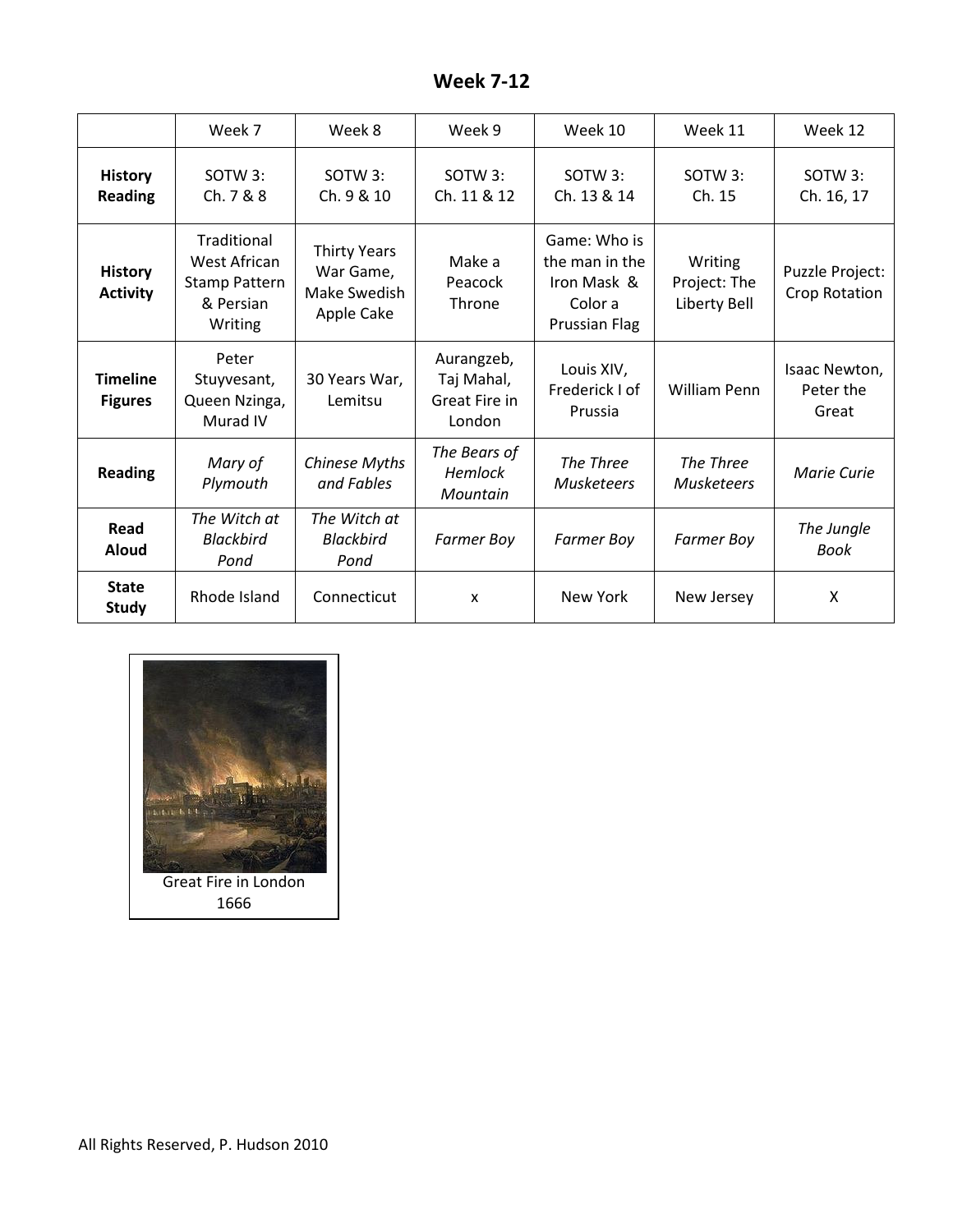| <b>Week 13-18</b> |  |
|-------------------|--|
|-------------------|--|

|                                   | Week 13                                    | Week 14                                   | Week 15                               | Week 16                    | Week 17                                                     | Week 18                                     |
|-----------------------------------|--------------------------------------------|-------------------------------------------|---------------------------------------|----------------------------|-------------------------------------------------------------|---------------------------------------------|
| <b>History</b><br><b>Reading</b>  | Peter the<br>Great & SOTW<br>$3:$ Ch. $18$ | SOTW 3:<br>Ch.19 & 20                     | SOTW 3:<br>Ch. 21 & 22                | <b>Boston Tea</b><br>Party | Winter at<br><b>Valley Forge</b>                            | SOTW 3: Ch.<br>23 & A More<br>Perfect Union |
| <b>History</b><br><b>Activity</b> | Turkish War<br>Camp                        | Make sundial<br>& drink yak<br>butter tea | Name that<br>war Game                 | Make an<br>American Flag   | Work on<br>memorizing the<br>Declaration of<br>Independence | Three<br>Branches of<br>Government<br>Craft |
| <b>Timeline</b><br><b>Figures</b> | Ahmet III                                  | Siraj ud $-$<br>Daulah,<br>Chi-eng lung   | George<br>Washington,<br>Daniel Boone | <b>Boston Tea</b><br>Party | Revolutionary<br>War, Paul<br>Revere                        | <b>US</b><br>Constitution,<br>Abigail Adams |
| <b>Reading</b>                    | Marie Curie &<br>Stone Fox                 | Jane Austen                               | The Story of<br>Daniel Boone          | Phoebe the<br>Spy          | Mr. Revere & I                                              | Abigail Adams                               |
| Read<br><b>Aloud</b>              | The Jungle<br>Book                         | The Jungle<br>Book                        | Toliver's<br>Secret                   | Johnny<br><b>Tremain</b>   | Johnny<br><b>Tremain</b>                                    | Johnny<br><b>Tremain</b>                    |
| <b>State</b><br><b>Study</b>      | Delaware                                   | Maryland                                  | Virginia                              | x                          | x                                                           | X                                           |



All Rights Reserved, P. Hudson 2010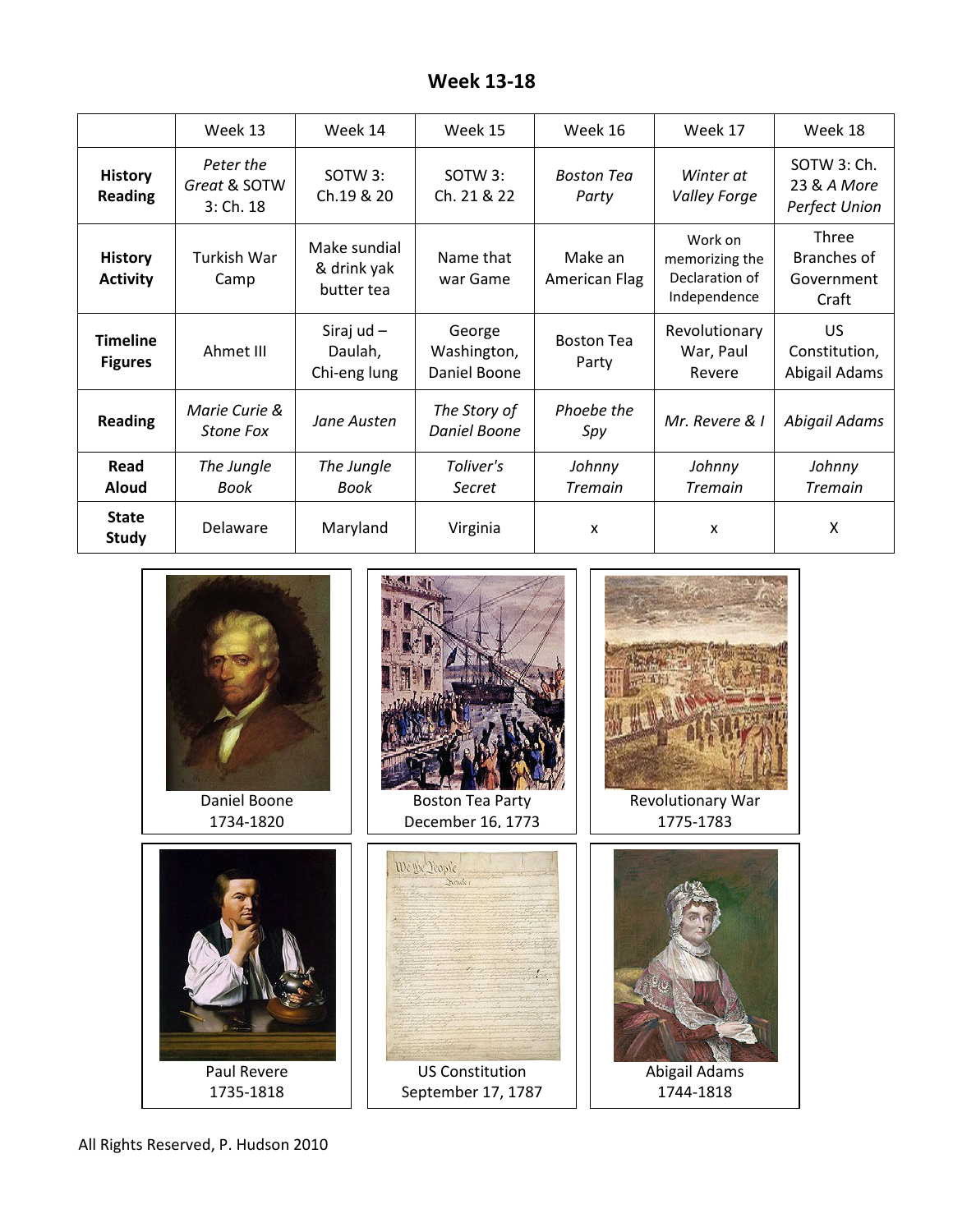## Week 19-24

|                                   | Week 19                            | Week 20                            | Week 21                            | Week 22                                               | Week 23                                               | Week 24                                                                     |
|-----------------------------------|------------------------------------|------------------------------------|------------------------------------|-------------------------------------------------------|-------------------------------------------------------|-----------------------------------------------------------------------------|
| <b>History</b><br><b>Reading</b>  | American<br>Adventures,<br>part 1  | American<br>Adventures,<br>part 1  | American<br>Adventures,<br>part 1  | SOTW 3:<br>24 & 25                                    | SOTW 3:<br>26 & 27                                    | SOTW 3:<br>28 & first half<br>of 29                                         |
| <b>History</b><br><b>Activity</b> | President's<br><b>Memory Cards</b> | President's<br><b>Memory Cards</b> | President's<br><b>Memory Cards</b> | Make Message<br>sticks, play<br>storm the<br>Bastille | Be the next<br>Czar game,<br>write your own<br>patent | Make a vase<br>from the<br>Chi'en-lung<br>Period, conquer<br>the world game |
| <b>Timeline</b><br><b>Figures</b> | X                                  | Benjamin<br>Franklin               | $\mathsf{x}$                       | Captain Cook,<br>the storming<br>of the Bastille      | Catherine the<br>Great                                | Napoleon<br>Bonaparte                                                       |
| <b>Reading</b>                    | Meet George<br>Washington          | Ben and Me                         | The Cabin<br><b>Faced West</b>     | James Cook:<br>The Pacific<br>Coast and<br>Beyond     | <b>Robert Fulton</b>                                  | Confucius and<br>the Golden<br>Rule                                         |
| Read<br><b>Aloud</b>              | Johnny<br><b>Tremain</b>           | Carry On Mr.<br><b>Bowditch</b>    | Carry On Mr.<br><b>Bowditch</b>    | Stowaway                                              | Stowaway                                              | The Year of<br>the Panda                                                    |
| <b>State</b><br><b>Study</b>      | X                                  | X                                  | X                                  | West Virginia                                         | Kentucky                                              | <b>Tennessee</b>                                                            |

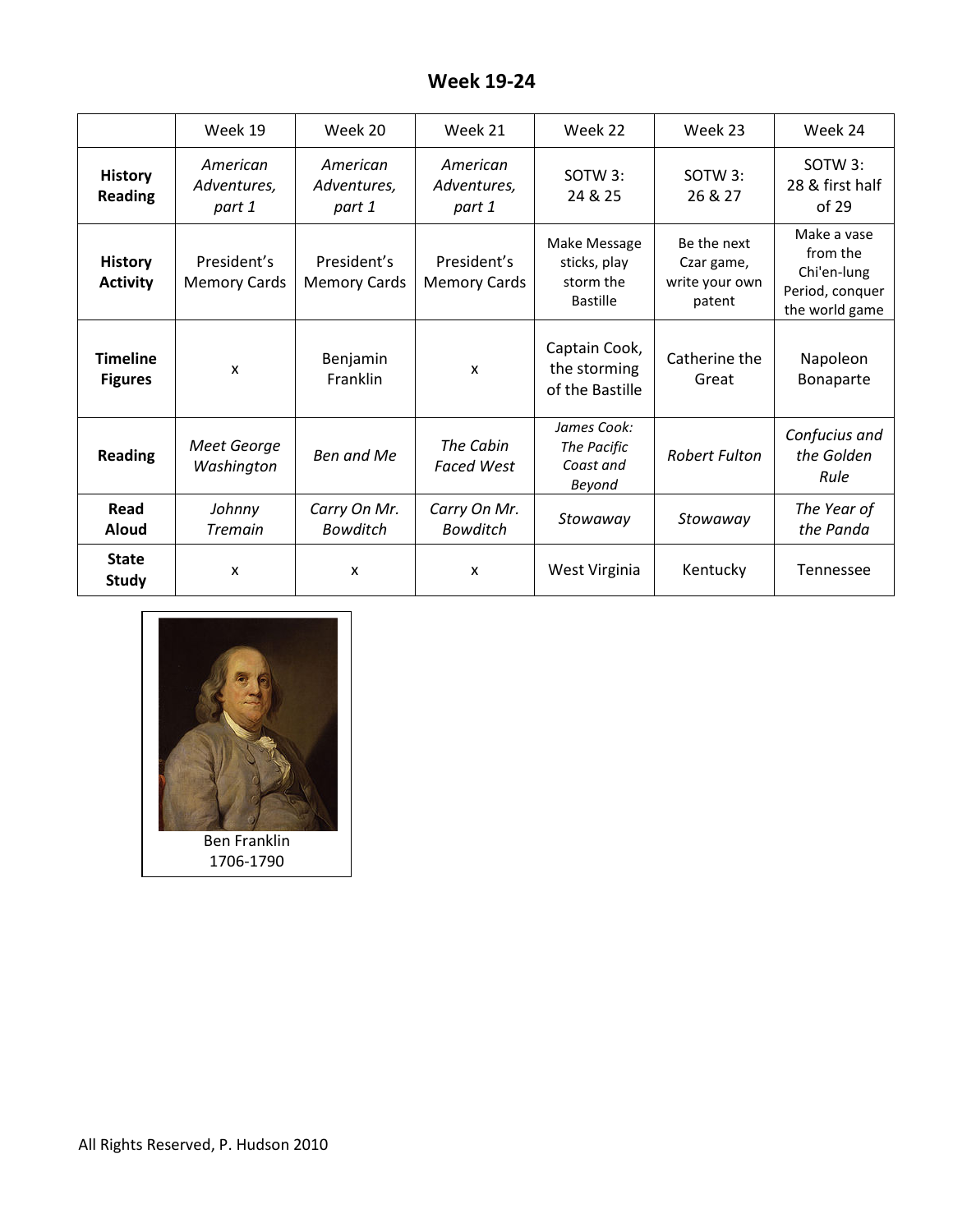| <b>Week 25-30</b> |  |
|-------------------|--|
|-------------------|--|

|                                   | Week 25                                                    | Week 26                                                               | Week 27                                                             | Week 28                                                             | Week 29                                                            | Week 30                                        |
|-----------------------------------|------------------------------------------------------------|-----------------------------------------------------------------------|---------------------------------------------------------------------|---------------------------------------------------------------------|--------------------------------------------------------------------|------------------------------------------------|
| <b>History</b><br><b>Reading</b>  | SOTW 3: second<br>half of 29, The<br>Louisiana<br>Purchase | $SOTW3$ :<br>30 & 31                                                  | SOTW <sub>3</sub> :<br>32, Lewis &<br>Clark (Greatest<br>Explorers) | Lewis & Clark<br>(Greatest<br>Explorers) &<br>SOTW 3:33             | $SOTW3$ :<br>34 & 35                                               | SOTW 3:<br>36 & 37                             |
| <b>History</b><br><b>Activity</b> | Conquer the<br>World Game                                  | Color the<br>Haitian Flag,<br>William<br>Wordsworth<br>memory project | Lewis & Clarks<br>duds,<br>Jefferson's<br>secret code               | Memorize the<br><b>Star Spangled</b><br>Banner & Know<br>your knots | <b>Battle for South</b><br>America &<br>Independence<br>Day Piñata | Early<br>American<br>Quilting<br>Project       |
| <b>Timeline</b><br><b>Figures</b> | The Louisiana<br>Purchase                                  | The Industrial<br>Revolution                                          | Lewis & Clark<br>Expedition,<br>Tecumseh                            | Sacajawea                                                           | Battle of<br>Waterloo,<br>Simon Bolivar                            | <b>British</b><br>Abolition Act,<br>Shaka Zulu |
| <b>Reading</b>                    | Napoleon                                                   | <b>Oliver Twist</b>                                                   | Naya Nuki                                                           | Naya Nuki                                                           | Louis Pasteur's<br><b>Fight Against</b><br><b>Microbes</b>         | Sojourner<br>Truth: The<br>Path of Glory       |
| Read<br><b>Aloud</b>              | <b>The</b><br>Hunchback of<br>Notre Dame                   | <b>The</b><br>Hunchback of<br><b>Notre Dame</b>                       | Sign of the<br><b>Beaver</b>                                        | Sign of the<br><b>Beaver</b>                                        | <b>Strawberry</b><br>Girl                                          | <b>Strawberry</b><br>Girl                      |
| <b>State</b><br><b>Study</b>      | X                                                          | North Carolina                                                        | X                                                                   | South Carolina                                                      | Florida                                                            | Georgia                                        |